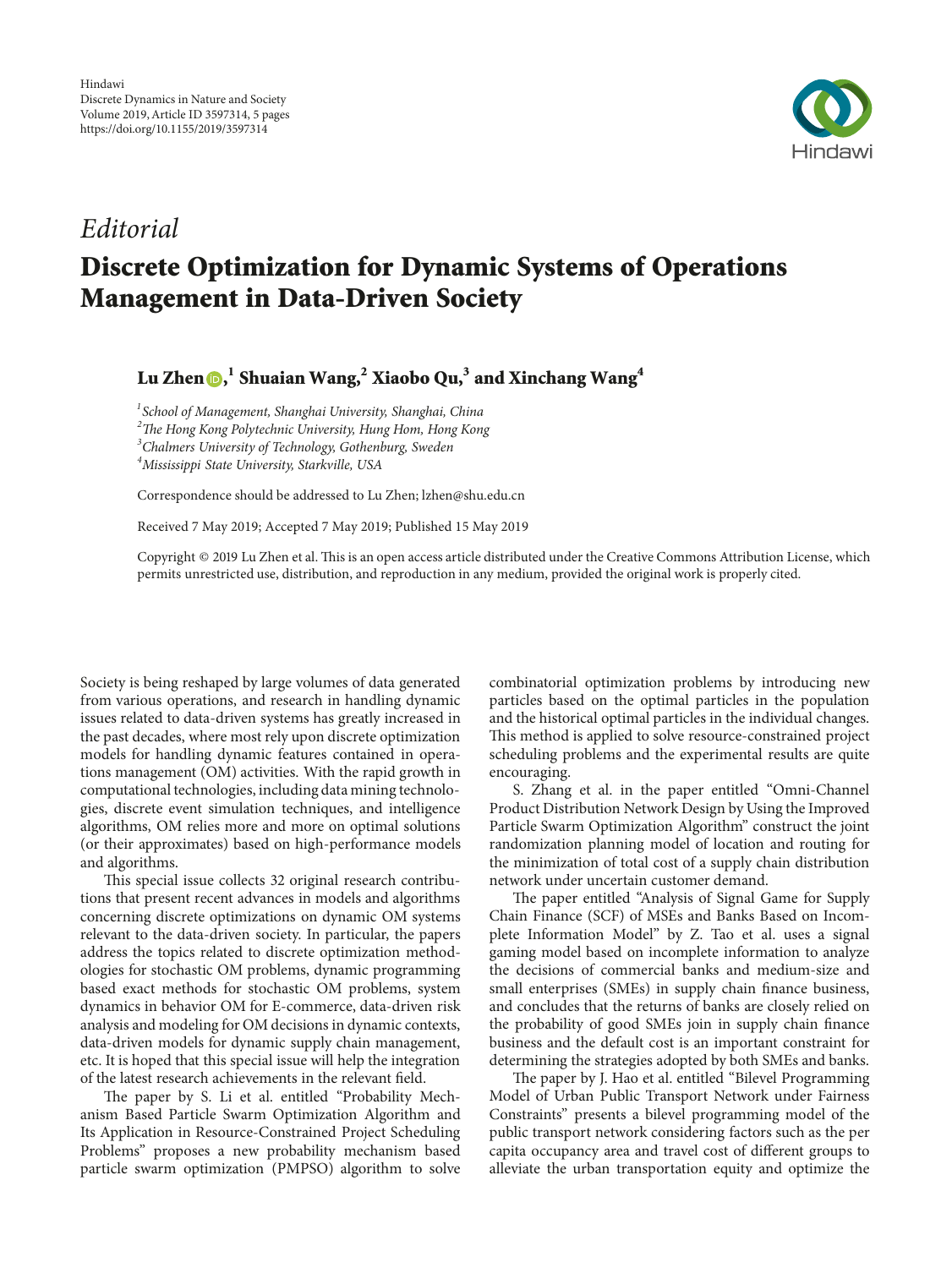urban public transport network under fairness constraints. The upper layer minimizes the travel cost deprivation coefficient and the road area Gini coefficient by taking into account fairness constraints; the lower layer models the selection behavior of different groups in the optimal scheme obtained at the upper layer as a stochastic equilibrium traffic assignment problem with multimode and multiuser. An improved genetic algorithm is developed to solve the constructed model and is validated via a simple network. The experimental results show that the current model can improve significantly the transportation equity feeling of lowincome groups, reduce the overall travel time via public transport network, and thus attract more high and middle income users who owned cars to use the public transport network.

S. Chen and C. Wang in the paper entitled "Incorporating a Bayesian Network into Two-Stage Stochastic Programming for Blood Bank Location-Inventory Problem in Case of Disasters" construct a Bayesian Network to describe a blood logistics network considering uncertainties and interdependences caused by earthquakes. A two-stage multiperiod stochastic programming model is developed where the first stage focuses on blood bank location and inventory planning problem and the second stage is composed of multiple periods, some of which may suffer disasters and initiate corresponding rescue operations.

The paper entitled "Evaluating the Spatial Deprivation of Public Transportation Resources in Areas of Rapid Urbanization: Accessibility and Social Equity" by C. Han et al. introduces an evaluation system with six indexes to evaluate the spatial differentiation of public transportation resources and services. SPSS is applied to analyze the data collected from a typical rapid urbanization area in China and two main factors are shown to have significant impact on the spatial deprivation associated with public transportation resources and services. The authors conclude that the public transportation situation in rapid urbanization areas is consistent with the local land-use context and the methods applied in this study are suitable for extracting spatial public transportation characteristics.

The paper by L. Huang et al. entitled "Discrete Optimization Model and Algorithm for Driver Planning in Periodic Driver Routing Problem" presents a mixed-integer linear programming model for a periodic driver routing problem with an objective of minimizing the total workload by taking into account the relationship between workload differential among drivers and total workload. A local branching based method is developed to solve large instances of the problem and numerical experiments are conducted to validate the effectiveness and efficiency of the proposed model and solution method, as well as the effect of small workload differential among drivers on the total workload.

Y. Liu et al. in the paper entitled "Research on the Scheduling Problem of Movie Scenes" consider the factors affecting the cost of movie scenes shooting in the real world and construct an integer linear programming model for the scheduling of the movie sense with an objective of minimizing the total cost. The constructed model is solved by a Tabu search based method (TSBM) and a particle swarm

optimization based method (PSOBM). Both of these methods are verified to be suitable for solving small-scale problems while the former is shown to be more efficient in solving the large-scale problem according to the experimental results.

The paper entitled "Simulation Optimization of Discrete Logistics Processes: A Case Study on Logistics of an E-Commerce Enterprise in Shanghai" by X. Xu et al. introduces the simulation of the logistics distribution process of an Ecommerce enterprise in Shanghai with AnyLogic Software to optimize the targeted system from three aspects, including routes selection, warehouses quantity, and warehouses layout. The results of this study can provide valuable references for practical logistics of similar E-commerce enterprise.

Y. Chen et al. in the paper entitled "Pricing Decisions on Reward-Based Crowdfunding with Bayesian Review System Facing Strategic Consumers" extend the research on the optimal pricing decision with review system for the rewardbased crowdfunding. Firstly, a Bayesian analysis is established to construct consumers' belief update process in presence of review system. Secondly, the strategy without the review system is taken as a benchmark to explore the impacts of review system under preannounced pricing and responsive pricing. It is found, through the equilibrium analysis, that the review system has positive impact on the creator under responsive pricing policy and the fraction of favorable review has a large effect on the profit of preannounced pricing.

The paper entitled "Research on Supply Chain Coordination Based on Block Chain Technology and Customer Random Demand" by Y. Li et al. focuses on supply chain coordination under the combined effects of block chain technology and random demand. Firstly, both a decentralized and a centralized supply chain decision model are built in a single-cycle newsvendor random demand situation. Then, through revenue sharing contract the study designs a brandnew supply chain coordination model which is Del trust, decentralized, and traded anonymously. According to the numerical comparative analysis on the optimal decision and supply chain coordination, it is found that the whole supply chain revenue can achieve and even exceed the performance level of the centralized supply chain with effectively expanding sales market and reducing supply chain risk. When the retail price is stable and supply chain is coordinated with revenue sharing mechanism, decentralized supply chain can achieve minimum optimal revenue. Coordination results have effect on short-term revenues of block chain members only.

The paper by L. Ma et al. entitled "Adopting a QCA Approach to Investigating the Risks Involved in Megaprojects from Auditing Perspective" introduces the microscopic empirical analysis on twenty-two typical cases by adopting the quality comparative analysis (QCA) from the auditing perspective. The results reveal that there is complex multiple concurrent causation among eight conditions, and the configuration of those conditions can be divided into six types, three of which, namely, the project management risk, preliminary and construction risk, and tendering and contract management related risk, are almost eighty percent. The analysis further reveals that megaproject risks in China are caused by complicated and changeable combination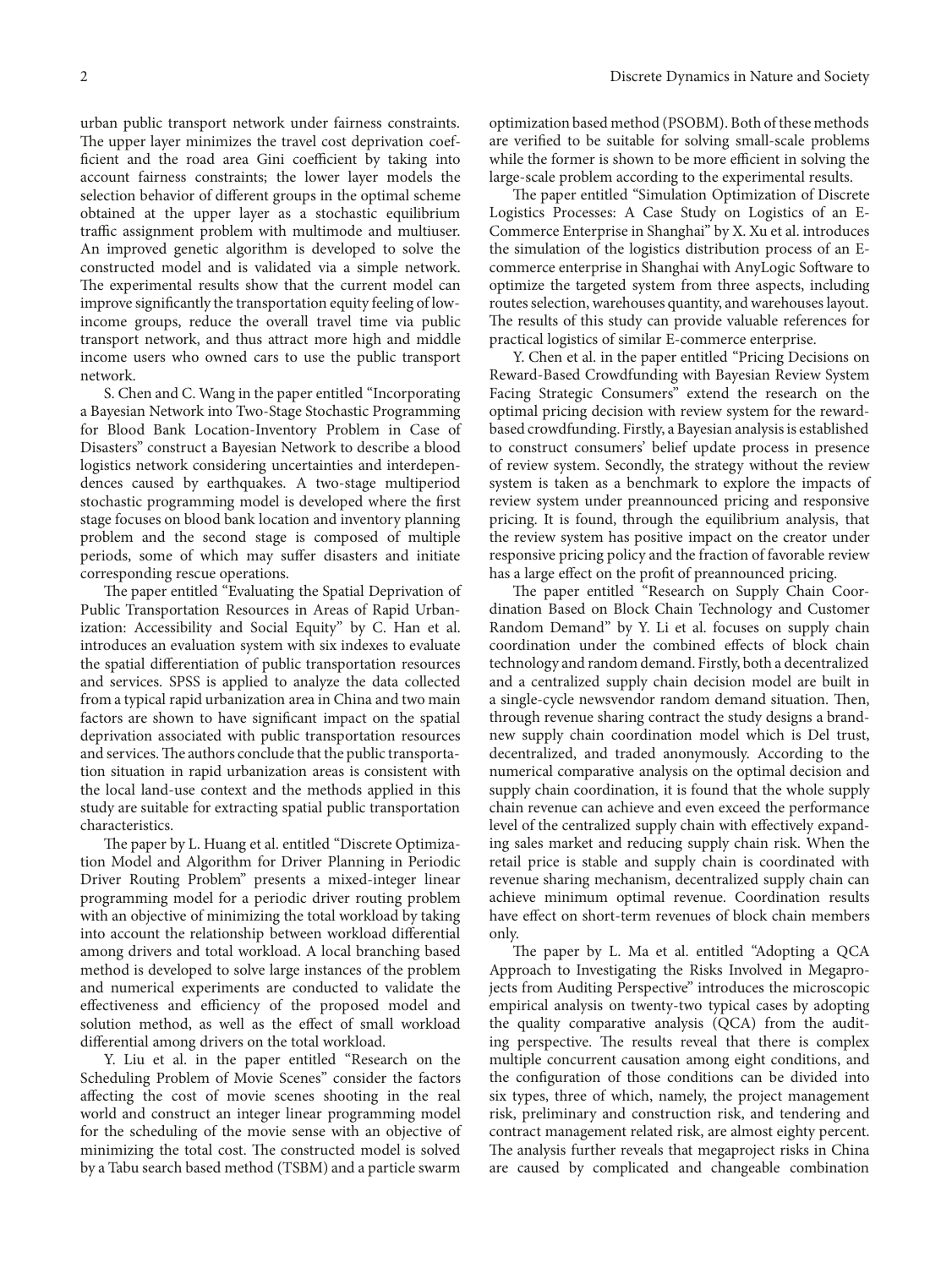conditions, providing a new breakthrough for the researchers and practitioners to control the megaproject risks from a more systematic way.

The paper entitled "A Metaheuristic Algorithm to Transporter Scheduling for Assembly Blocks in a Shipyard considering Precedence and Cooperating Constraints" by N.-R. Tao et al. considers an optimization transporter scheduling problem for assembly blocks in shipyards with an objective of minimizing logistics time, which includes empty travel time of transporters and waiting time and delay time of block tasks. A mathematical model is constructed by considering the time windows of ship blocks, carrying capacity of transporters, and precedence relationships of tasks and is solved by a metaheuristic algorithm based on the hybrid topological graph, genetic algorithm, and Tabu search. The results show the efficiency and effectiveness of the proposed algorithm compared to the optimal results in small-size instances and several strategies in large-scale instances.

The paper entitled "Distance-Based Congestion Pricing with Day-to-Day Dynamic Traffic Flow Evolution Process" by Q. Cheng et al. describes the distance-based congestion pricing in a network considering the day-to-day dynamic traffic flow evolution process with a mini-max regret model to optimize the worst condition among the whole planning period and ameliorate severe traffic congestions in some bad days. Firstly, a piecewise linear function is adopted to formulate the nonlinear distance toll, which can be encapsulated to a day-to-day dynamics context. Then, a logit-type Markov adaptive learning model is proposed to depict commuters' day-to-day route choice behaviors. Finally, a robust optimization model which minimizes the maximum total travel cost among the whole planning horizon is formulated and a modified artificial bee colony algorithm is developed for the robust optimization model.

S. Qin et al. in the paper entitled "Applying Big Data Analytics to Monitor Tourist Flow for the Scenic Area Operation Management" use the big data technology and Call Detail Record (CDR) data with the mobile phone realtime location information to monitor the tourist flow and analyze the travel behavior of tourists in scenic areas. By collecting CDR data and implementing a modeling analysis of the data to simultaneously reflect the distribution of tourist hot spots in Beijing, tourist locations, tourist origins, tourist movements, resident information, and other data, the results provide big data support for alleviating traffic pressure at tourist attractions and tourist routes in the city and rationally allocating traffic resources. The analysis shows that the big data analysis method based on the CDR data of mobile phones can provide real-time information about tourist behaviors in a timely and effective manner. This information can be applied for the operation management of scenic areas and can provide real-time big data support for "smart tourism".

Y. Peng et al. in the paper entitled "An Improved Genetic Algorithm Based Robust Approach for Stochastic Dynamic Facility Layout Problem" deal with stochastic dynamic facility layout problem under demand uncertainty in terms of material flow between facilities with the consideration of transport device management. An improved adaptive genetic algorithm with population initialization strategy is developed to reduce the search space and improve the solving efficiency. The effectiveness of the proposed algorithm is verified by comparing it with particle swarm optimization (PSO) algorithm, and the experimental results show the good performance of the robust layout compared to the expected layout.

The paper by H. Fei and C. Zhang entitled "Optimizing the Composite Cost Involved in Road Motor-Transporting Trucks by Taking into Account Traffic Condition" focuses on the planning of road motor-transporting services by taking into account road traffic condition, especially for urban areas with an objective of minimizing the composite cost, including both the economic cost related to the driver cost and fuel consumption, and the social cost related to the vehicle emissions. The dynamic road traffic condition is imitated dynamically with a discretization technique. A metaheuristic is applied with data collected from a dense district in a huge city. Experimental results show that the proposed approach can always converge quickly to the best solution and the solution with minimal composite cost can always dominate the other solutions with classic route optimization goals.

The paper entitled "Optimal Scheme for Process Quality" and Cost Control by Integrating a Continuous Sampling Plan and the Process Yield Index" by C. Li et al. presents the development of an optimal scheme for process quality and cost control to monitor the process cost and improve the process quality by taking into account four parameters: clearance number, inspecting fraction, sample size, and critical value. The Continuous Sampling Plan and the Process Yield Index are integrated to improve the output of the scheme and a case study is illustrated to validate the effectiveness and practicality of the proposed scheme.

P. Zhang and G. Liu in the paper entitled "Data-Driven Recovery Potential Analysis and Modeling for Batteries Recovery Operations in Electric Bicycle Industry" estimate the annual waste quantity of lead-acid batteries used in electric bicycles in 2000-2022 using the "market supply A model" and the "Stanford Model", respectively. Based on the proportion of raw materials contained in lead-acid batteries and the proportion between reclaimed and discarded leadacid batteries, the authors estimate the recovery potential of such batteries in 2000-2022. The research data and results can help decision-makers make more effective and more accurate management measures and policies.

The paper entitled "Implementation Flexibility of Multiperiod Rail Line Design with Consideration of Uncertainties in Population Distribution" by K. Zhang et al. introduces the investigation results related to the implementation flexibility of multiperiod rail line design in a linear monocentric city. Three alternatives (fast-tracking, deferring, and donothing-alternative (DNA) of a candidate rail line project) are examined, based on an in-depth uncertainties analysis of the demand side for this candidate rail line project. Conditions for the three alternatives of fast-tracking, deferring, and DNA are analytically explored and an illustrative example is given to demonstrate the application of the proposed models. Insightful findings are reported on the interrelationship between the rail line length and spatial and temporal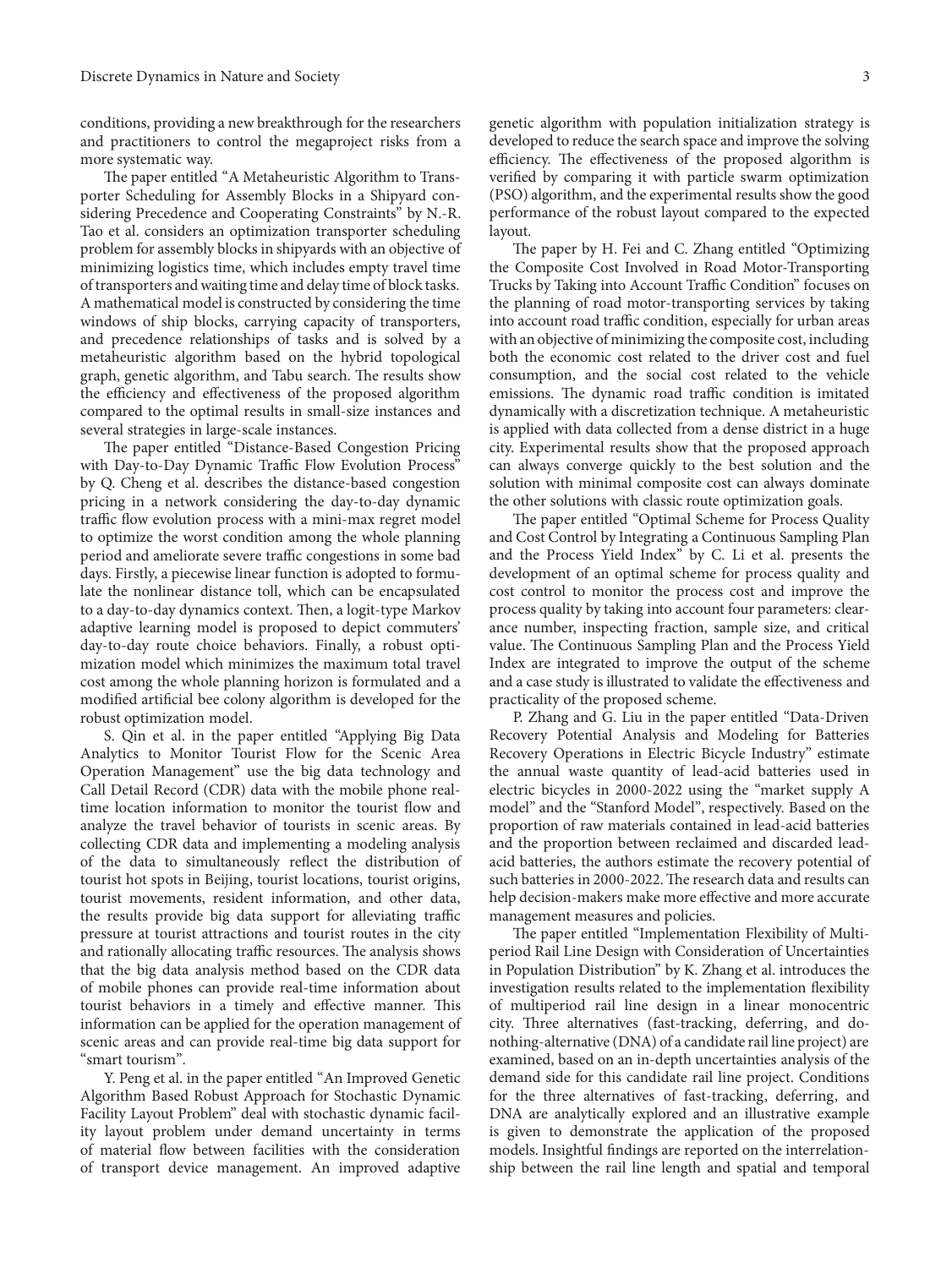correlation of population distribution as well as the implication of the correlation in practice. Sensitivity analyses are carried out in several scenarios in another numerical example to show the proposed conditions of the three alternatives.

The paper by H. Hu et al. entitled "Optimization of Vehicle Routing with Pickup Based on Multibatch Production" suggests a mixed-integer programming model for the joint optimization of multibatch production and vehicle routing problems involving a pickup to reduce both transportation and inventory cost. The targeted problem is solved within two stages. In the first stage, an integrated algorithm, combining the Clarke-Wright (CW) algorithm and the Record to Record (RTR) travel algorithm, is developed to solve vehicle routing problem. In the second stage, the particle swarm optimization (PSO) algorithm is proposed to allocate vehicles to each production batch. Multiple sets of numerical experiments are performed to validate the effectiveness of the proposed model and the performance efficiency of this two-stage hybrid algorithm.

Q. Wang et al. in the paper entitled "Integrated Optimization on Assortment Packing and Collaborative Shipping for Fashion Clothing" construct an integrated optimization problem that combines fashion clothing assortment packing with collaborative shipping simultaneously. A simplified model is then derived from the original model and solved by a commercial programming solver. Numerical results show that the proposed model is beneficial to the fashion clothing assortment packing and collaborative shipping planning.

The paper entitled "Optimal Strategies for Manufacturers" with the Reference Effect under Carbon Emissions-Sensitive Random Demand" by B. Zhang et al. proposes the optimal strategies for a newsvendor system with joint reference effect, carbon emissions-sensitive random demand, and strategic customers' behavior, with the purpose of determining the selling price, production quantity, and carbon emissions under exogenous and endogenous price cases, respectively. How the loss aversions affect the newsvendor's decisions is explored and the study concludes that the newsvendor has a uniquely optimal policy. Furthermore, the results show that the influence of the reference effect makes the final decisions deviate from the optimal solutions of the classical model and that the loss aversions have a great impact on the newsvendor's decisions.

The paper by C. Ma et al. entitled "A Multiobjective Route Robust Optimization Model and Algorithm for Hazmat Transportation" introduces a multiobjective robust optimization model for the routing optimization problem of hazardous materials transportation in uncertain environment by applying the Bertsimas-Sim robust optimization theory. A fuzzy C-means clustering-particle swarm optimization (FCMC-PSO) algorithm is designed, where the FCMC algorithm is used to cluster the demand points and the PSO algorithm with the adaptive archives grid is applied to calculate the robust optimization route of hazmat transportation. The numerical results verify the effectiveness of the proposed method and this study can provide basic theory support for hazmat transportation safeguarding.

J. Liu et al. in the paper entitled "Hydrological Layered Dialysis Research on Supply Chain Financial Risk Prediction under Big Data Scenario" construct a supply chain financial risk prediction method under big data by drawing on the risk management theory in economics and the distributed hydrological model in hydrology. First, a "hydrological database" is built for the risk analysis of supply chain financing under big data. Second, the risk identification models of "water circle model", "surface runoff model", and "underground runoff model" are applied to carry on the risk prediction from the overall level (water circle). Finally, the supply chain financial risk analysis from breadth level (surface runoff) and depth level (underground runoff) is performed. The results of this study can enrich the research on risk management of supply chain finance and provide feasible and effective risk prediction methods and suggestions for financial institutions.

H. Hu et al., in the paper entitled "A Metaheuristic Method for the Task Assignment Problem in Continuous-Casting Production", focus on the task assignment problem in the downstream stage within the given information resulting from the upstream stage involved in the steelmaking and continuous-casting process in integrated iron and steel enterprises. A nonlinear mixed-integer programming model is constructed, with an objective of minimizing the total tardiness within the resource constraints and time windows constraints for the tasks, and is solved by an improved solution algorithm based on particle swam optimization.

The paper by Y. Wei et al. entitled "Inventory and Production Dynamics in a Discrete-Time Vendor-Managed Inventory Supply Chain System" analyzes production and order dynamics in the context of a discrete-time VMI supply chain system composed of one retailer and one manufacturer. The authors firstly derive the lower bound and upper bound on the range of inventory fluctuations for the retailer under unknown demand and prove that the production fluctuations can be interestingly smoothed and stabilized independently of the delivery frequency of the manufacturer used to satisfy the retailer's demand, even if the retailer subsystem is unstable. The sufficient and necessary stability condition for the whole supply chain system is obtained, and the bullwhip effect under unknown demand is further explored based on a transfer function model with the purpose of disclosing the influences of parameters on production fluctuations. All the theoretical results derived with respect to inventory and production fluctuations are validated by simulation experiments.

The paper entitled "Dynamic Strategies on Firm Production and Platform Advertisement in Crowdfunding considering Investor's Perception" by Y. Ji et al. introduces a dynamic decision model for film investment by taking into account the effects of information about product quality and platform advertisement on the investor's perception. Firstly, investment desire and reference price of the investor are introduced in two dynamic settings to describe investor's perception. Then, the optimal decisions about the product quality and platform advertisement are formulated under two circumstances: the sponsor and the platform make decisions independently and they cooperate as a system. Finally, the influences of reference price and cost-sharing ratio on the optimal results are compared and the data simulation experiment verifies the necessity of the study.